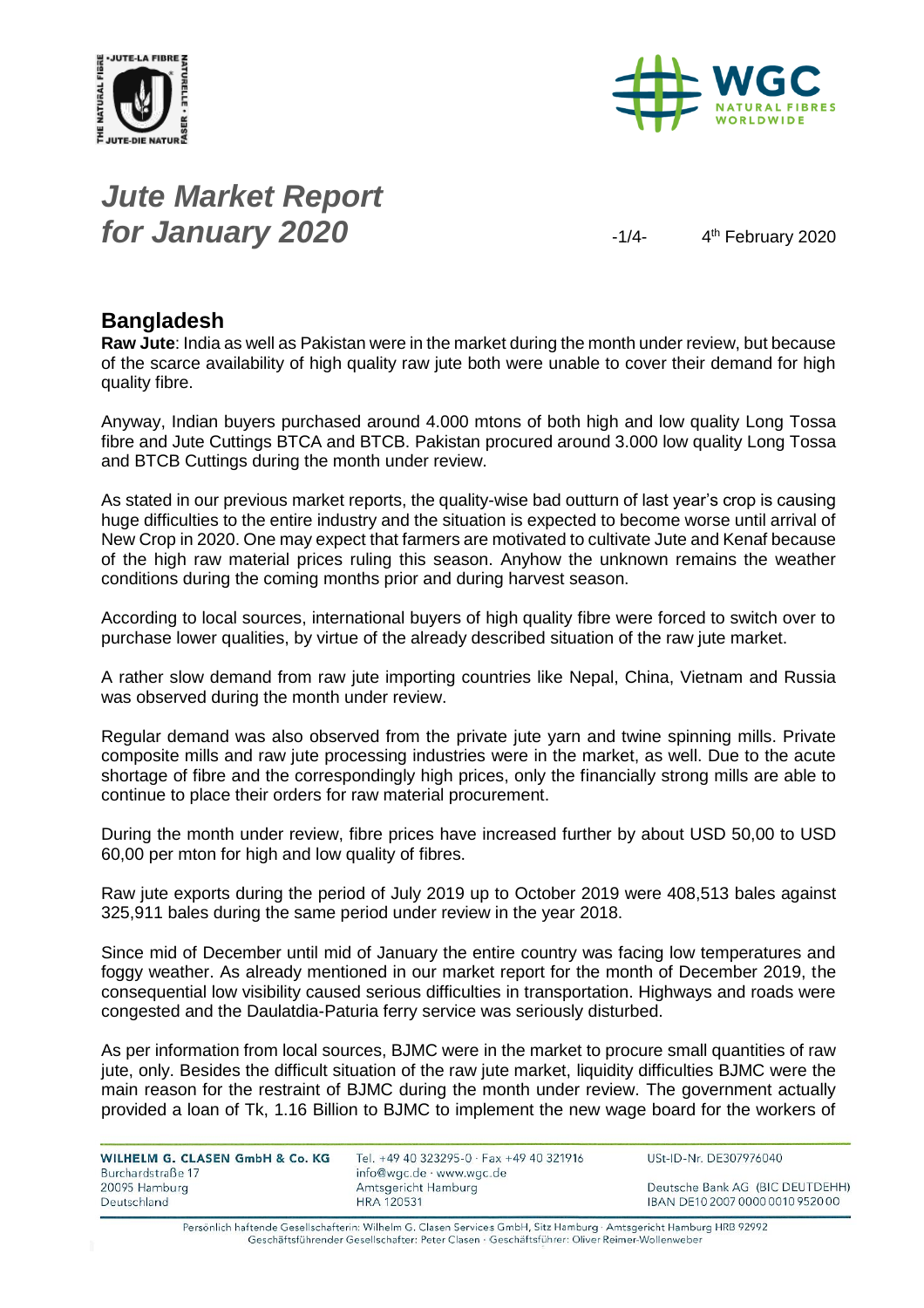



# *Jute Market Report for January 2020*

4<sup>th</sup> February 2020

the state-run jute mills. BJMC received the fund to pay the wages for eight weeks (January & February) under the latest wage board. This course of action describes the very difficult financial situation of BJMC quite well.

**Jute Yarn and Twine**: Regular export demand of both high and low quality jute yarn and twine from the major importing countries like Turkey, Iran and Middle East countries is reported for the month under review. Regular import demand has been observed from other importing countries like India, Europe, USA and African countries. Due to Chinese New Year celebrations, demand from China and Vietnam was comparatively sluggish.

A more or less regular demand from local market for both Hessian and Sacking Quality was observed during the month under review. Because of the raw jute crisis and the continuously rising fibre prices, the export prices increased again significantly by about USD 80,00 to USD 90,00 per mton for both low and high quality jute yarns and twines.

As aforementioned only financially solvent jute yarn and twine spinning mills are able to cover their material demand whereas financially weak mills are facing huge difficulties to keep their mills running. In case the raw material supply situation continues as it is expected by many, certain mills might be forced to discontinue their production. There is the risk that some mills having missed the market on the procurement side for financial reasons or otherwise might default on their commitments.

**Jute Goods**: During the month under review export demand of finished goods, both Hessians and Sackings was on a regular level. The export demand from other countries like Africa, Europe, Australia, USA and Iran was on an average level. India was regularly in the market as buyer of unstitched Binola and B-twill bags.

During the month under review export demand for Carpet Backing Cloth from importing countries in Europe, UK, Japan, Australia and New Zealand increased comparatively. Local demand for hessians and sackings remained stable in comparison to the demand ruling in December 2019.

Export prices increased for the following qualities of

| Hessians:     | about 3 %     |
|---------------|---------------|
| Sackings JBA: | about $3-4\%$ |
| CBC:          | about 2 %     |

What applies for jute yarn and twine spinning mills does apply for jute composite mills as well. Only the financially strong mills, well equipped with raw material stocks, are able to operate in full swing whereas the financially weak factories are in serious difficulties and might not be in position to continue to keep their production running much longer.

| WILHELM G. CLASEN GmbH & Co. KG<br>Burchardstraße 17 | Tel. +49 40 323295-0 · Fax +49 40 321916<br>info@wgc.de · www.wgc.de | USt-ID-Nr. DE307976040           |
|------------------------------------------------------|----------------------------------------------------------------------|----------------------------------|
| 20095 Hamburg                                        | Amtsgericht Hamburg                                                  | Deutsche Bank AG (BIC DEUTDEHH)  |
| Deutschland                                          | <b>HRA 120531</b>                                                    | IBAN DE10 2007 0000 0010 9520 00 |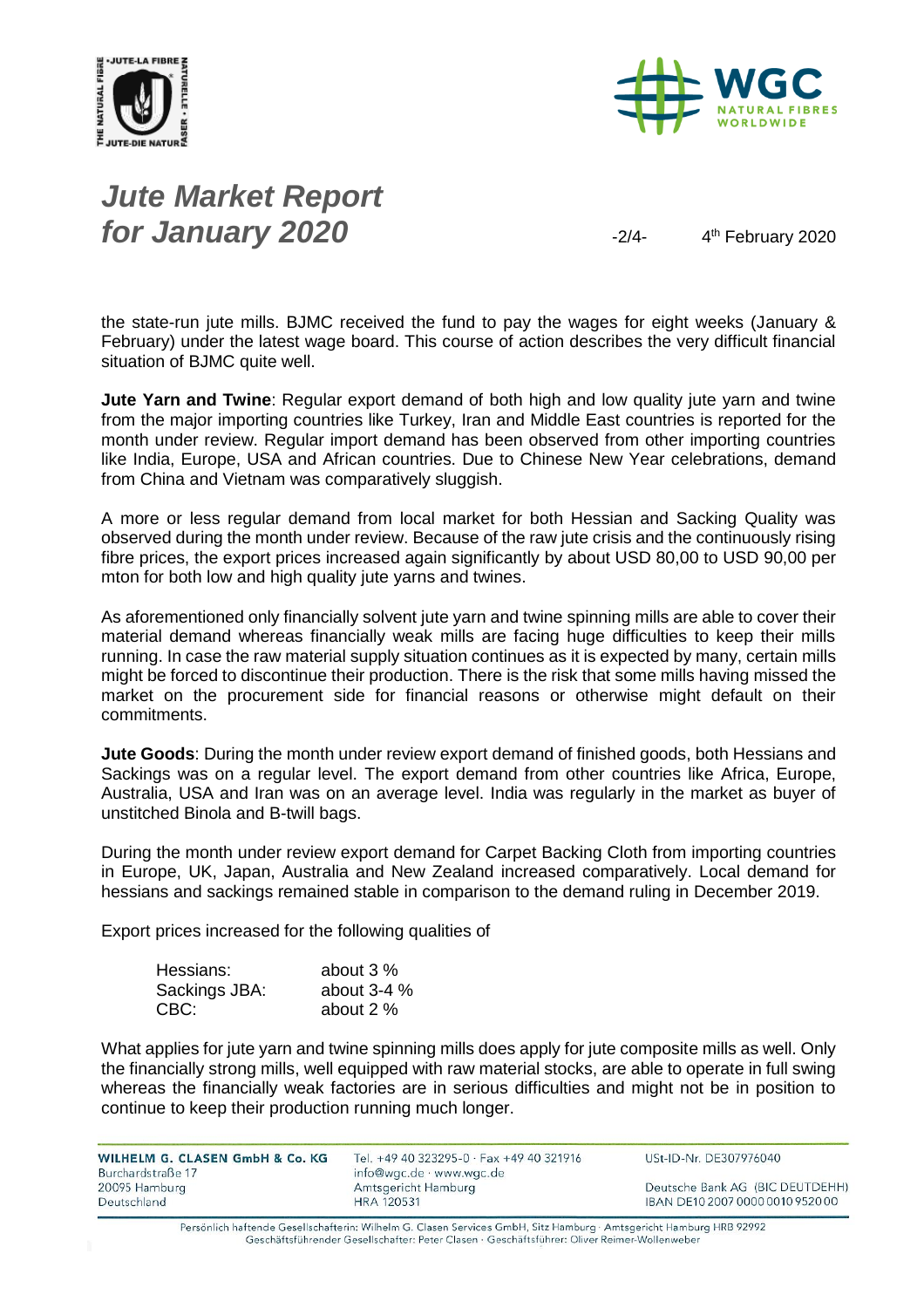



# *Jute Market Report for January 2020*  $\frac{3}{4}$

4<sup>th</sup> February 2020

**Latest news:** Mohammed Mahbubur Rahman Patwari, a director of Alijan Jute Mills, has recently been elected chairman of Bangladesh Jute Mills Association for two years. The association also elected Sk Akram Hossain, managing director Afil Jute Mills, as vice chairman. The executive committee members are Muhammed Shams-uz Zoha, MA Raihan, Md Harunoor Rashid, Mohammad Shahjahan, Giridhari Lal Modi, Bijoy Kumar Modi and Md Zahid Miah.

Faridpur farmers have achieved success by producing high quality BJRI Tosha Jute-1 (Robi-1) jute seeds developed by scientists for the first time in Bangladesh.

Farmers are able to produce the seeds spending a very trifling amount and within a short time. They are happy with the abundant yield of this seed. Faridpur DAE is assisting them in the production of jute seeds. DAE official sources said, "If the production of seeds continues, we will be able to meet our needs with the seeds we produce within the next two to three years."

Faridpur district is well-known for producing diversified crops. The farmers of this district are always contributing to the economic development of the country by producing exceptional crops. The farmers of this district have responded by producing jute seeds this year.

This season, 30 farmers of Sadar upazila planted high-yielding BJRI Tosha Jute-1 jute seeds in mid-October on high lands, with training from the DAE. Since sowing they have been able to produce seeds with little care and with minimal fertiliser application. Some farmers are busy collecting seeds from the fields. Farmers who produce jute seeds said, "This is the first time we have produced jute seeds with the suggestion of the agriculture office."

"We have been producing jute with Indian seeds for so long. Many times the seeds did not perform well. Jute did not produce well. And that is why we are now producing our own seeds. We will produce jute with the seeds we produce. We are benefited by producing seeds."

Sadar upazila DAE officer, Anwar Hossain said the farmers of Faridpur Sadar upazila have achieved success by producing modern jute seeds under the technology of rice, wheat and jute seeds at the farmer level. Deputy Director of DAE Kartik Chandra Chakraborty, said Faridpur is at the forefront of Bangladesh in producing jute.

About 82,000 hectares of land is cultivated in the district.

"We hope to be able to produce about one to one and a half tonnes of seeds this year," he said, adding, "in the next two to three years we will be able to overcome dependence if seeds continue to grow."

| <b>WILHELM G. CLASEN GmbH &amp; Co. KG</b> |  |  |
|--------------------------------------------|--|--|
| Burchardstraße 17                          |  |  |
| 20095 Hamburg                              |  |  |
| Deutschland                                |  |  |

Tel. +49 40 323295-0 · Fax +49 40 321916 info@wgc.de · www.wgc.de Amtsgericht Hamburg **HRA 120531** 

USt-ID-Nr. DE307976040

Deutsche Bank AG (BIC DEUTDEHH) IBAN DE10 2007 0000 0010 9520 00